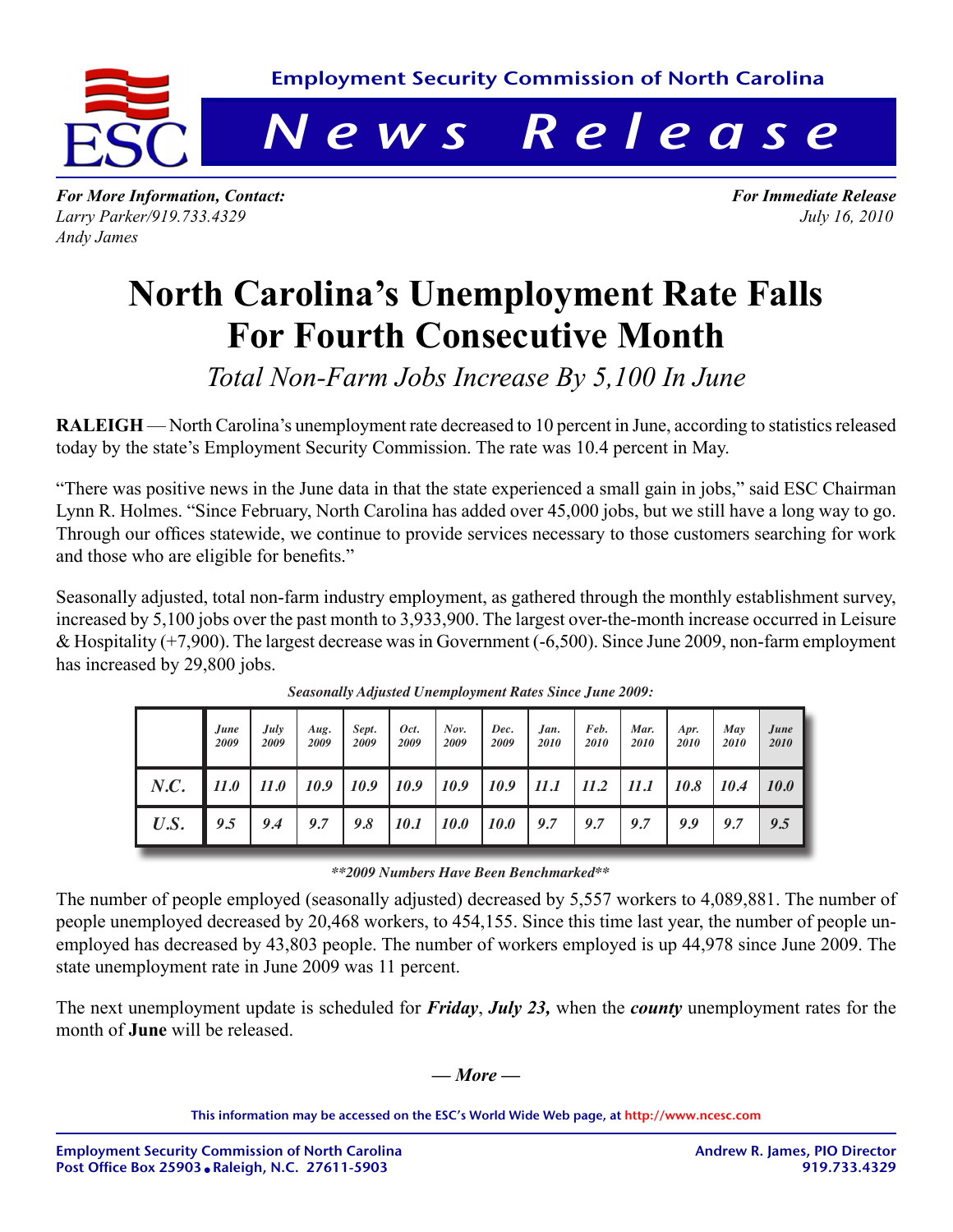

# NORTH CAROLINA & U.S. LABOR FORCE DATA

*North Carolina data is embargoed until 10:00 A.M., Friday, July 16, 2010*

|                                             |                           |                            |                            | Month Ago                |                  | Year Ago                   |                  |
|---------------------------------------------|---------------------------|----------------------------|----------------------------|--------------------------|------------------|----------------------------|------------------|
|                                             |                           |                            |                            | Numeric                  | Percent          | Numeric                    | Percent          |
| <b>North Carolina</b>                       | <b>June 2010</b>          | May 2010                   | <b>June 2009</b>           | Change                   | Change           | Change                     | Change           |
|                                             |                           |                            |                            |                          |                  |                            |                  |
| (Civilian Labor Force Estimates)            |                           |                            |                            |                          |                  |                            |                  |
| Seasonally Adjusted                         |                           |                            |                            |                          |                  |                            |                  |
| <b>Labor Force</b>                          | 4,544,036                 | 4,570,061                  | 4,542,861                  | $-26,025$                | $-0.6$           | 1,175                      | 0.0              |
| <b>Employed</b>                             | 4,089,881<br>454,155      | 4,095,438<br>474,623       | 4,044,903<br>497,958       | $-5,557$<br>$-20,468$    | $-0.1$<br>$-4.3$ | 44,978<br>$-43,803$        | 1.1<br>$-8.8$    |
| <b>Unemployed</b>                           | 10.0                      | 10.4                       | 11.0                       | $-0.4$                   | <b>XXX</b>       | $-1.0$                     | <b>XXX</b>       |
| <b>Unemployment Rate</b>                    |                           |                            |                            |                          |                  |                            |                  |
| <b>Not Seasonally Adjusted</b>              | 4,545,448                 | 4,554,105                  | 4,585,122                  | $-8,657$                 | $-0.2$           | $-39,674$                  | $-0.9$           |
| <b>Labor Force</b><br><b>Employed</b>       | 4,088,107                 | 4,098,586                  | 4,075,456                  | $-10,479$                | $-0.3$           | 12,651                     | 0.3              |
| <b>Unemployed</b>                           | 457,341                   | 455,519                    | 509,666                    | 1,822                    | 0.4              | $-52,325$                  | $-10.3$          |
| <b>Unemployment Rate</b>                    | 10.1                      | 10.0                       | 11.1                       | 0.1                      | <b>XXX</b>       | $-1.0$                     | <b>XXX</b>       |
| <b>United States</b>                        |                           |                            |                            |                          |                  |                            |                  |
|                                             |                           |                            |                            |                          |                  |                            |                  |
| (Current Population Survey)                 |                           |                            |                            |                          |                  |                            |                  |
| <b>Seasonally Adjusted</b>                  |                           |                            |                            |                          |                  |                            |                  |
| <b>Labor Force</b>                          | 153,741,000               | 154,393,000                | 154,759,000                | $-652,000$<br>$-301.000$ | $-0.4$           | $-1,018,000$               | $-0.7$<br>$-0.7$ |
| <b>Employed</b>                             | 139,119,000<br>14,623,000 | 139,420,000<br>14,973,000  | 140,038,000<br>14,721,000  | $-350,000$               | $-0.2$<br>$-2.3$ | $-919,000$<br>$-98,000$    | $-0.7$           |
| Unemployed                                  | 9.5                       | 9.7                        | 9.5                        | $-0.2$                   | <b>XXX</b>       | 0.0                        | <b>XXX</b>       |
| <b>Unemployment Rate</b>                    |                           |                            |                            |                          |                  |                            |                  |
| <b>Not Seasonally Adjusted</b>              | 154.767.000               |                            |                            |                          |                  |                            |                  |
| <b>Labor Force</b>                          | 139,882,000               | 153,866,000<br>139,497,000 | 155,921,000<br>140,826,000 | 901,000<br>385,000       | 0.6<br>0.3       | $-1,154,000$<br>$-944,000$ | $-0.7$<br>$-0.7$ |
| <b>Employed</b><br>Unemployed               | 14,885,000                | 14,369,000                 | 15,095,000                 | 516,000                  | 3.6              | $-210,000$                 | $-1.4$           |
| <b>Unemployment Rate</b>                    | 9.6                       | 9.3                        | 9.7                        | 0.3                      | <b>XXX</b>       | $-0.1$                     | <b>XXX</b>       |
|                                             |                           |                            |                            |                          |                  |                            |                  |
| <b>North Carolina</b>                       |                           |                            |                            |                          |                  |                            |                  |
| (Current Employment Statistics)             |                           |                            |                            |                          |                  |                            |                  |
| <b>Seasonally Adjusted</b>                  |                           |                            |                            |                          |                  |                            |                  |
| <b>Total Nonfarm</b>                        | 3,933,900<br>6,200        | 3,928,800<br>6,200         | 3,904,100<br>6,000         | 5,100<br>$\mathbf{0}$    | 0.1<br>0.0       | 29,800<br>200              | 0.8<br>3.3       |
| Mining & Logging<br><b>Construction</b>     | 171,400                   | 173,000                    | 191,700                    | $-1,600$                 | $-0.9$           | $-20,300$                  | $-10.6$          |
| Manufacturing                               | 432,100                   | 430,100                    | 445,400                    | 2,000                    | 0.5              | $-13,300$                  | $-3.0$           |
| Trade, Transportation, & Utilities          | 711,100                   | 712,300                    | 720,800                    | $-1,200$                 | $-0.2$           | $-9,700$                   | $-1.3$           |
| <b>Information</b>                          | 69,300                    | 69,400                     | 69,700                     | $-100$                   | $-0.1$           | $-400$                     | $-0.6$           |
| <b>Financial Activities</b>                 | 198,000                   | 198,600                    | 200,900                    | $-600$                   | $-0.3$           | $-2,900$                   | $-1.4$           |
| <b>Professional &amp; Business Services</b> | 478,500                   | 472,800                    | 457,800                    | 5,700                    | $1.2$            | 20,700                     | 4.5              |
| <b>Education &amp; Health Services</b>      | 552,700                   | 553,300                    | 542,000                    | $-600$                   | $-0.1$           | 10,700                     | 2.0              |
| <b>Leisure &amp; Hospitality Services</b>   | 399,600                   | 391,700                    | 393,500                    | 7,900                    | 2.0              | 6,100                      | 1.6              |
| <b>Other Services</b>                       | 163,400                   | 163,300                    | 164,900                    | 100                      | 0.1              | $-1,500$                   | $-0.9$           |
| Government                                  | 751,600                   | 758.100                    | 711,400                    | $-6,500$                 | $-0.9$           | 40,200                     | 5.7              |
| <b>Mfg. Not Seasonally Adjusted</b>         |                           |                            |                            |                          |                  |                            |                  |
| Mfg. Average Hourly Earnings                | \$15.95                   | \$15.82                    | \$15.76                    |                          |                  |                            |                  |
| Mfg. Hours Worked                           | 40.9                      | 40.7                       | 39.2                       |                          |                  |                            |                  |

*All 2010 Labor Force and CES data for the current month are preliminary, previous month are revised.*

*All 2009 Labor Force and CES estimates have been benchmarked.*

*Estimates may not add to totals due to rounding.*

The 2010 Release Schedule is also available online at *http://www.ncesc1.com/pmi/rates/PressReleases/NC\_Release\_Dates.pdf*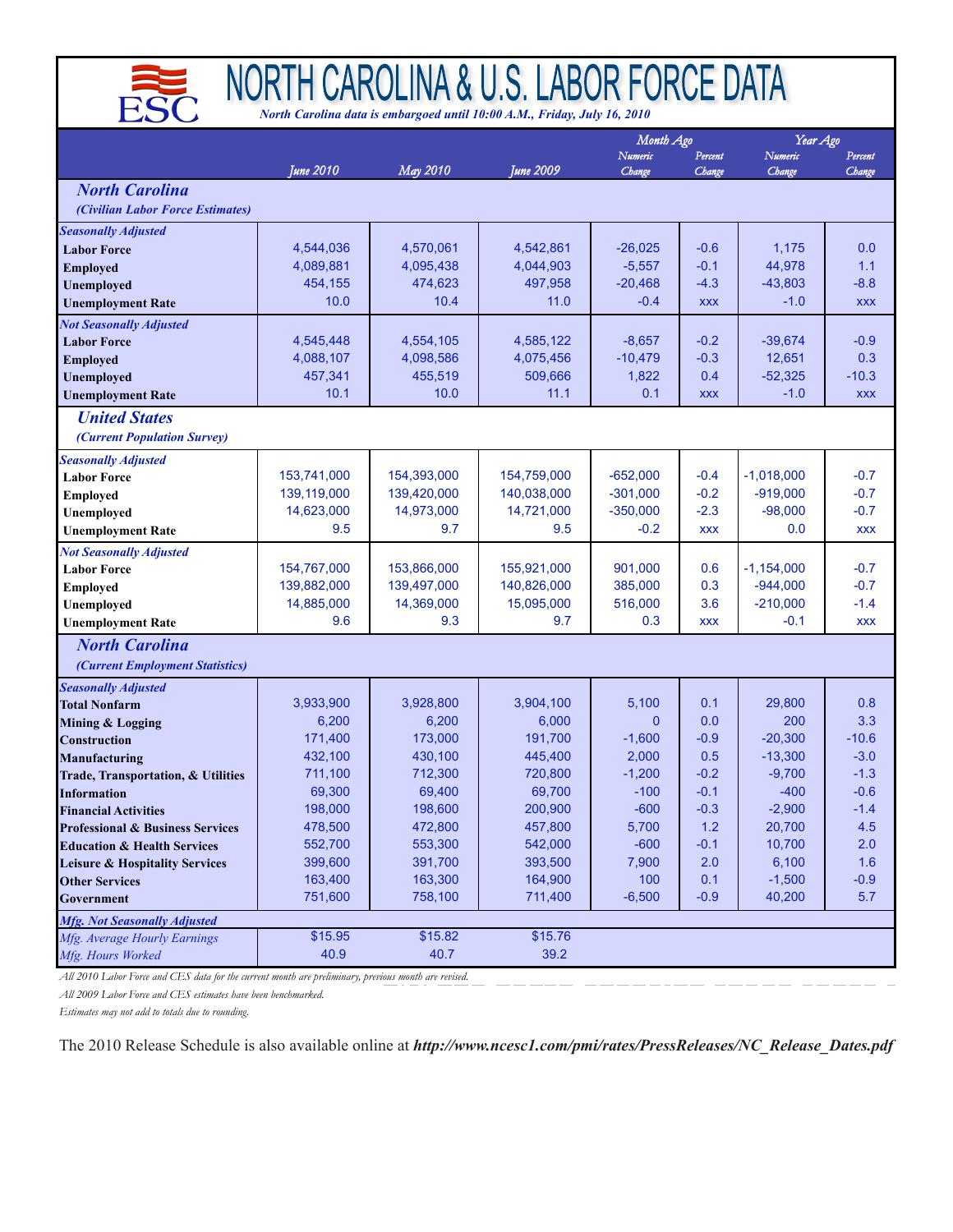#### **NORTH CAROLINA LABOR MARKET CONDITIONS JUNE 2010\***

The North Carolina seasonally adjusted unemployment rate was 10.0 percent in June, a decrease of 0.4 of a percentage point from a revised 10.4 percent in May, and 1.0 percentage point lower than June 2009. Over the month, the number of persons employed decreased 5,557 (0.1%), as those unemployed fell by 20,468 (4.3%). This resulted in a decrease in the civilian labor force of 26,025 to 4,544,036.

Nationally, June's unemployment rate decreased 0.2 of a percentage point over the month to 9.5 percent. The number of persons employed fell by 301,000 (0.2%), while the number unemployed also dropped by 350,000 (2.3%).

Since the start of the recession in December 2007, North Carolina's labor force has decreased 0.2



percent, while the nation's fell 0.1 percent. The number of people employed in North Carolina has decreased 5.5 percent compared to 4.8 percent nationally, while the number unemployed has increased 103.2 percent in North Carolina and 90.0 percent nationwide.

The monthly payroll survey of employers in North Carolina showed an increase of 5,100 (0.1%) in seasonally adjusted Total Nonfarm employment since May 2010, and an increase of 29,800 (0.8%) since June 2009. The current total is 3,933,900 jobs.



Since the beginning of the 2007 national recession, North Carolina has lost 235,600 (5.7%) Total Nonfarm jobs, and 100,300 (18.8%) in Manufacturing employment. Of those jobs, 65.3 percent were in Durable Goods and 34.7 percent in Nondurable Goods.

Of the major industries for which payroll data are seasonally adjusted, Leisure & Hospitality Services had the largest over-the-month gain in jobs (7,900; 2.0%), followed by Professional & Business Services (5,700; 1.2%) and Manufacturing (2,000; 0.5%). Government (6,500; 0.9%) had the largest over-the-month decrease, followed by Construction (1,600; 0.9%) and Trade, Transportation & Utilities (1,200; 0.2%).

Since June 2009, Government added the largest number of jobs (40,200; 5.7%) with Local Government contributing the largest increase, 20,200 (State Government also recorded a job gain of 10,200). Professional & Business Services reported an increase of 20,700 (4.5%), followed by Education & Health Services, 10,700 (2.0%), and Leisure & Hospitality Services, 6,100 (1.6%).



NC current month data are preliminary, other 2010 data are revised, while 2009 data are benchmarked.